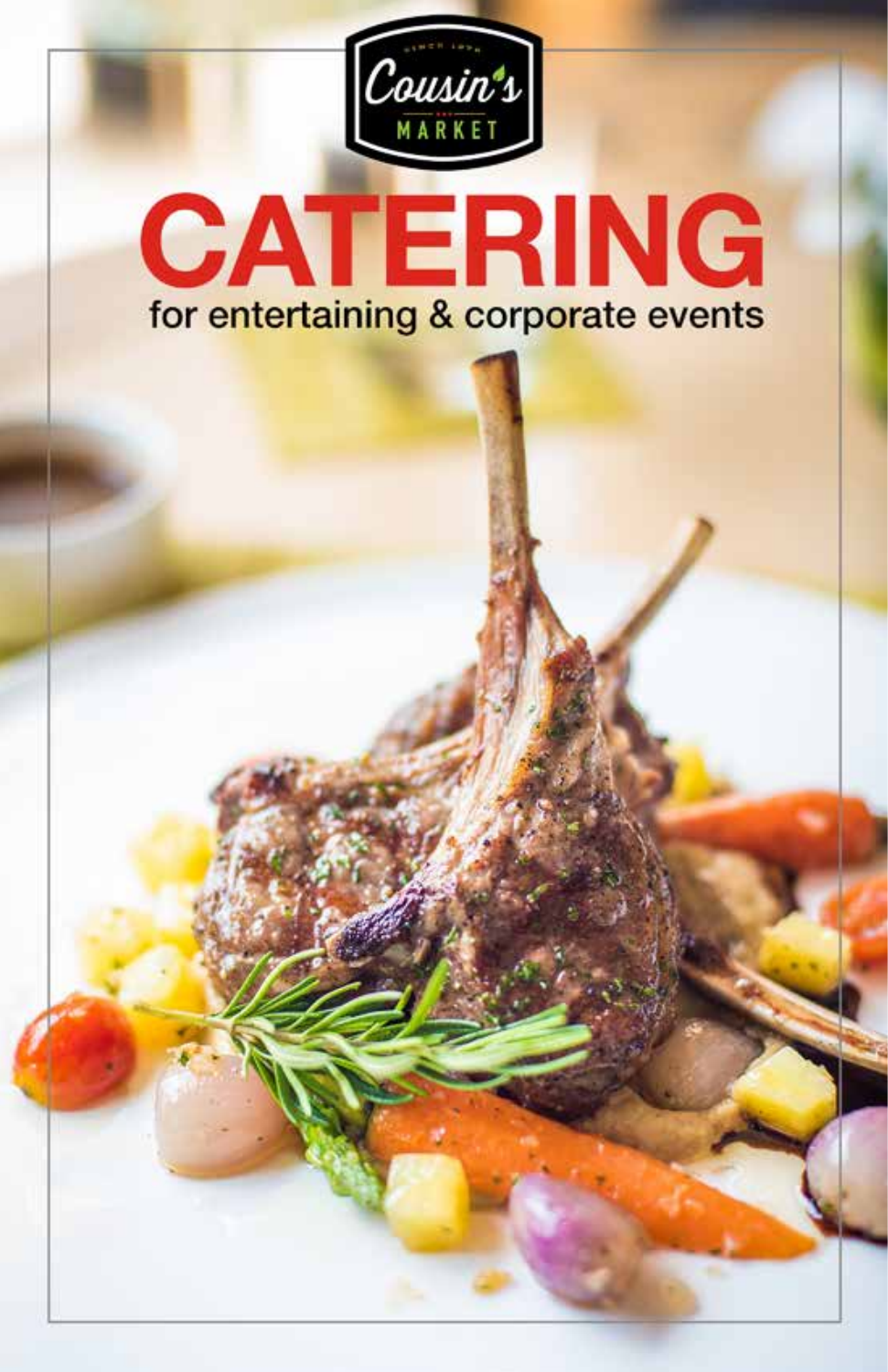

# **COUSIN'S CATERING MENU**

"Whether you're hosting a small, intimate gathering, large party or corporate function, the chefs at Cousin's Catering are here to help. Delivered to your door, picked up instore, with full waitstaff service, or full event planning, our delicious food and attentive catering staff will ensure that your event is a complete success."

# *TURKEY DINNER SPECIAL*

15lb free range Turkey with 1kg of stuffing, turkey gravy and cranberry sauce.

# **Choose 2 Delicious Sides**

1 kg Roasted Root Vegetables (butternut squash, sweet potatoes, carrots, parsnip, shallot, salt & pepper, garlic & Cousin's Sicilian olive oil)

1 kg Roasted Brussel Sprouts w. Cranberries

1 kg Roasted Butternut Squash Puree w/ drizzle of Canadian Maple Syrup & dusted w/ Toasted Pecans

## 1 kg Traditional Mashed Potatoes

- 1 kg Roasted Mini Potatoes
- 1 kg White Balsamic Glazed Heirloom Carrots
- 1 kg Maple Glazed Sweet Potato Medallions

700 g Steamed Green Beans (dressed w. salt & pepper, garlic & Cousin's Sicilian olive oil)

# **Choose 1 Delicious Dessert**

9" Apple Pie OR 9" Pumpkin Pie

# *\$199.99 + HST*

**Breakfast Basket** – Freshly baked imported French croissants, bagels, mini danishes and muffins accompanied by cream cheese, butter and jam.

| Small (Serves up to 8)   | \$50  |
|--------------------------|-------|
| Medium (Serves up to 15) | \$70  |
| Large (Serves up to 25)  | \$100 |

**Bagel Basket** – Assorted bagels with butter, cream cheese and jam on the side.

| Small (Serves up to 8)   | \$30 |
|--------------------------|------|
| Medium (Serves up to 15) | \$45 |
| Large (Serves up to 25)  | \$60 |

**Muffin Basket** – A variety of freshly baked muffins.

| Small (Serves up to 12)  | \$40 |
|--------------------------|------|
| Medium (Serves up to 16) | \$50 |
| Large (Serves up to 20)  | \$70 |

## **FRESH FRUIT PLATTERS**

**Sliced Fruit Platter** – Fresh slices of pineapple, kiwi, cantaloupe and honeydew melon garnished with strawberries and blueberries

| Small (Serves 12-18)  | \$50 |
|-----------------------|------|
| Medium (Serves 19-25) | \$60 |
| Large (Serves 26-30)  | \$70 |

# **BREAKFAST**

Minimum 48 hours notice

**Cubed Fruit Platter** – Golden pineapple, watermelon, cantaloupe and honeydew melon, strawberries and seedless grapes

| Small (Serves 12-18)  | \$50 |
|-----------------------|------|
| Medium (Serves 19-25) | \$60 |
| Large (Serves 26-30)  | \$70 |

**Fruit Bowl** – A medley of melons and seasonal berries.

| Small (Serves 8-15)   | \$50 |
|-----------------------|------|
| Medium (Serves 16-30) | \$80 |

**Fruit Skewers** – Cubed pineapple, cantaloupe, honeydew melon, watermelon and kiwi with blueberries, strawberries and seedless grapes

*\$4.99 each (Minimum order 12 skewers)*

## **BEVERAGES**

**Coffee or Tea** – Freshly brewed coffee (decaffeinated also available) or tea (an assortment of traditional and herbal teas). Includes cups, stir sticks and condiments.

| 12-15 cups Disposable Urn | \$35  |
|---------------------------|-------|
| 50 cup Returnable Urn     | \$90  |
| 80 cup Returnable Urn     | \$120 |

A wide selection of soft drinks, juices, bottled water and disposable tableware is also available.

Call our Catering Coordinator to place your order: 905-278-8899 or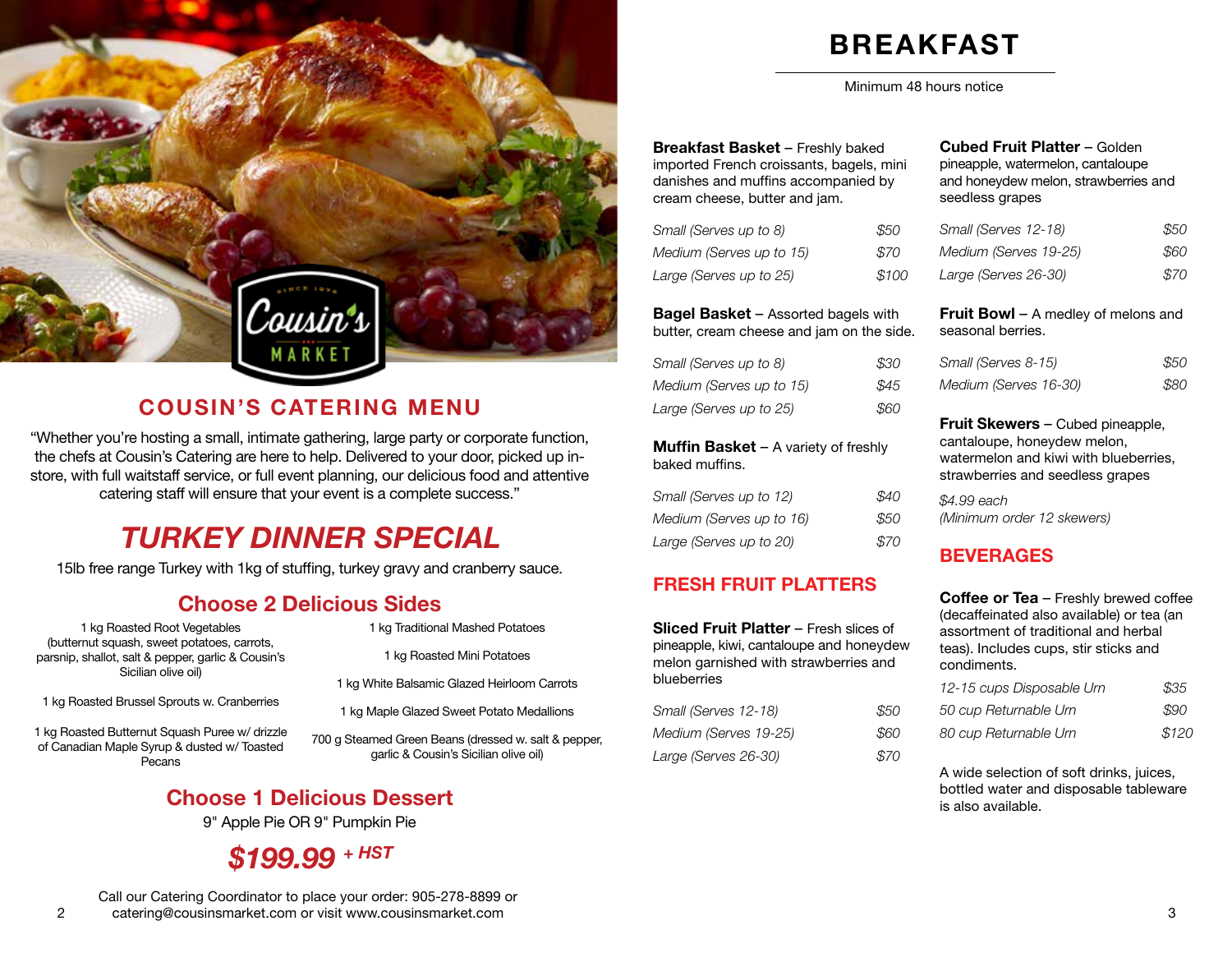# **PLATTERS**

Minimum 48 hours notice

## **SANDWICHES**

#### **Rustic Baguette Platter**

French-style baguettes with sliced meats and cheeses, topped with crisp lettuce and sweet tomatoes. Includes: Canadian emmental, black forest ham, roast beef, oven cooked turkey breast and Montreal smoked beef. Italian Option: Mortadella, sweet genoa, hot calabrese sopressata and dry cured prosciutto with provolone cheese

| Small (serves 6-12)  | \$60  |
|----------------------|-------|
| Medium (serves 9-18) | \$80  |
| Large (serves 12-24) | \$100 |

#### **Tea Sandwich Platter**

Crustless, bite size sandwiches with an assortment of tuna, egg, chicken, ham and curried chicken salads garnished with asparagus and smoked salmon pinwheels.

*\$20 per dozen (Minimum order of 3 dozen)*

#### **Wrap Sandwich Platter**

A colourful assortment of tortillas filled with chicken Caesar, oven roasted turkey and havarti, grilled vegetables and goat cheese, roast beef and cheddar, ham and Swiss, tuna, egg and salmon salad

| Small (serves 5-10)  | \$60  |
|----------------------|-------|
| Medium (serves 8-16) | \$80  |
| Large (serves 12-24) | \$120 |

#### **Traditional Sandwich Platter**

Cocktail style sandwiches with shaved black forest ham, roast beef, pastrami, oven roasted turkey, salmon, egg and tuna salads served on rye, pumpernickel, white and whole wheat breads

| Small (32 pieces)  | \$50 |
|--------------------|------|
| Medium (48 pieces) | \$70 |
| Large (64 pieces)  | S90  |

#### **Grilled Panini Sandwiches**

Your choice of:

**Grilled Chicken** – organic mesclun greens, fire roasted bell peppers and basil pesto aioli

**Grilled Salmon Focaccia** – organic baby spinach, shaved red onion, lemon zest, fronds of dill and garlic aioli

**Roast Beef** – balsamic carmelized onions, baby arugula, grainy mustard and horseradish aioli

**Rapini & Asiago** – garlic and olive oil sautéed rapini, hint of crushed chilies and asiago cheese

**Greek Salad** – grilled focaccia bun with sliced English cucumber, tomato, red onion, black olives and feta cheese

*\$11 each (minimum order of 6)*



#### **Pinwheel Platter**

A colourful assortment of dainty tortilla pinwheels. Includes; oven roasted turkey & havarti, black forest ham & Canadian Emmental, tuna, salmon & egg salad

| Small (40 pieces)  | \$60  |
|--------------------|-------|
| Medium (64 pieces) | \$80  |
| Large (96 pieces)  | \$120 |

#### **Gluten-Free Sandwich**

McLean Meats (gluten free, nitrate free) including black forest ham, roast beef, turkey with Swiss cheese served on gluten-free bread

*Individual sandwich \$12 each*

**SALADS**

Spring mix, Tuscan Italian, garden, Mediterranean, Cousin's Market spring mix, Greek, Caesar, arugula, sesame kale, chickpea, Mediterranean fusilli, Greek penne, summer potato, sweet potato medley, gourmet coleslaw, edamame, quinoa

| Small (serves 6-10)   | \$50 |
|-----------------------|------|
| Medium (serves 11-16) | \$60 |
| Large (serves 17-24)  | \$70 |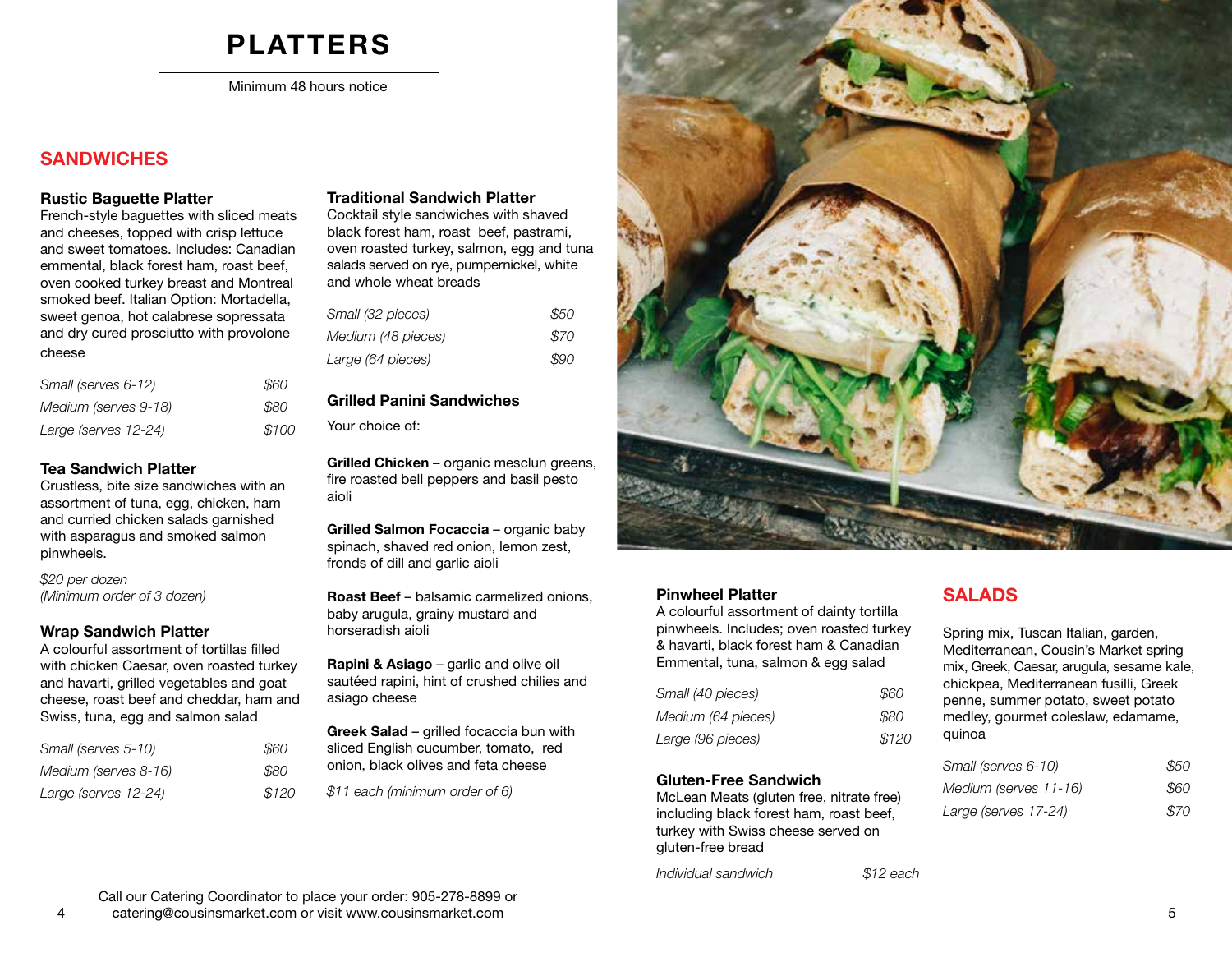# Cousin's Custom Boards

# **PLATTERS**

Minimum 48 hours notice

# **APPETIZERS, ANTIPASTO & CRUDITÉS**

**Custom Boards** – Available upon request for those special occasions. Personally curated by our chefs to suit your needs. Cheese, charcuterie, fruit, crudités, dips, antipasti or dessert boards are available.

*Priced accordingly*

**Pinwheel Platter** – A colourful assortment of dainty tortilla pinwheels. Includes; oven roasted turkey & havarti, black forest ham & Canadian Emmental, tuna, salmon & egg salad

| Small (40 pieces)  | \$60  |
|--------------------|-------|
| Medium (64 pieces) | \$80  |
| Large (96 pieces)  | \$120 |

**Vegetable and Dip Platter** – Orange, yellow, & red bell peppers, carrots, celery and cucumber accompanied by hummus dip.

| Small (serves 12-18)  | \$50 |
|-----------------------|------|
| Medium (serves 19-25) | \$70 |
| Large (serves 26-30)  | \$80 |

#### **Pumpernickel Spinach Dip**

**Platter** - A classic spinach dip served with pumpernickel bread and sliced baguette.

*Serves up to 20 \$40*

#### **Cubed Cheese Platter** – Canadian

emmental, havarti, mild gouda, medium and marble cheddar with a choice of crackers or grapes. Option – Sliced for sandwiches

| Small (serves 12-18)  | \$60  |
|-----------------------|-------|
| Medium (serves 19-25) | \$80  |
| Large (serves 26-30)  | \$100 |

#### **Cheese and Cracker Appetizer**

**Platter** - Bite-size cut cheese including Canadian emmental, havarti, mild gouda, medium and marble cheddar with assorted crackers.

| Small (serves 12-18)  | \$80  |
|-----------------------|-------|
| Medium (serves 19-25) | \$100 |
| Large (serves 26-30)  | \$120 |

**Mediterranean Dip Platter** – Your choice of roasted red pepper hummus, baba ghanouj, traditional hummus or tzatziki. Accompanied by an assortment of pita and flat breads \*Small includes 2 dips, large includes 3 dips.

| Small (serves 8-12)  | \$50 |
|----------------------|------|
| Large (serves 25-30) | \$80 |

#### **Vietnamese Vegetarian Spring Rolls with sweet chili sauce**

| Small (24 pieces) | \$50  |
|-------------------|-------|
| Large (48 pieces) | \$100 |

Call our Catering Coordinator to place your order: 905-278-8899 or catering@cousinsmarket.com or visit www.cousinsmarket.com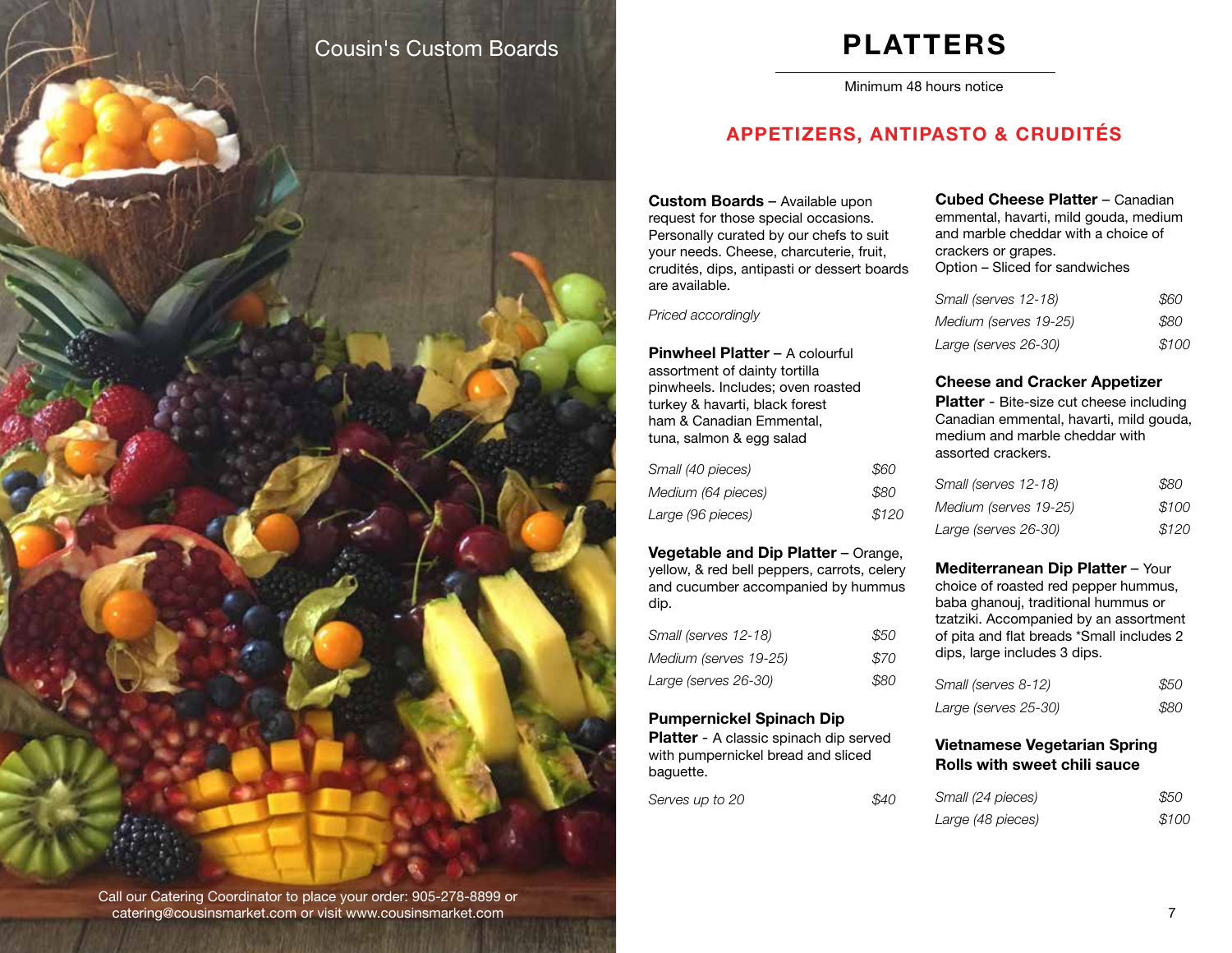# **PLATTERS**

Minimum 48 hours notice

## **APPETIZERS, ANTIPASTO & CRUDITÉS**

**Grilled Vegetable Platter** – A seasonal arrangement of fireroasted vegetables, including a colourful trio of sweet bell peppers, green & yellow zucchini, eggplant, red onion, charred beets and button mushrooms

| Small (serves 8-12)   | \$60  |
|-----------------------|-------|
| Medium (serves 15-20) | \$80  |
| Large (serves 20-25)  | \$100 |

**Antipasto Platter** – Includes pimento stuffed Manzanilla, dry cured black olives, roasted red peppers, sun-dried tomatoes, marinated artichokes, grilled eggplant and zucchini, bocconcini garnished with prosciutto

| Small (serves 8-12)   | \$60  |
|-----------------------|-------|
| Medium (serves 15-20) | \$80  |
| Large (serves 20-25)  | \$100 |

#### **Meat & Cheese Antipasto**

**Platter** – Includes imported olives, marinated artichokes, rosemary ham, dry cured prosciutto, spicy Calabrese sopressato, mild genoa, rolatto di coppa formaggio, bocconcini, provolone and bellavitano cheese

| Small (serves 8-12)   | \$80  |
|-----------------------|-------|
| Medium (serves 15-20) | \$100 |
| Large (serves 20-25)  | \$120 |

**Deli Platter** – Roast beef, black forest ham, oven roasted turkey, Hungarian salami.

Italian option: Genoa salami, dry cured prosciutto, rosemary ham and mild or hot capicolo

|    | Small (serves 12-18)  | \$60  |
|----|-----------------------|-------|
|    | Medium (serves 19-25) | \$80  |
| 20 | Large (serves 26-30)  | \$100 |

**Pickle Platter** – Sweet & savoury pickles, pimento stuffed manzanillo olives, gherkins, cocktail onions and sweet pickled vegetable medley

*Medium (serves 20-30) \$80*

**Smoked Salmon Platter** – Includes our gravlax, Vodka or Applewood smoked salmon accompanied by shaved red onions, lemon wedges, capers and fresh dill. Choice of New York Style bagels & cream cheese or house-made remoulade & grilled flat breads.

*\$20 per person (Minimum order 6)*

**Shrimp Cocktail Platter** – House poached, sustainable 16 – 20 count shrimps accompanied by our house beet cocktail sauce

| Small (30 pieces)  | \$60  |
|--------------------|-------|
| Medium (45 pieces) | \$90  |
| Large (60 pieces)  | \$120 |



## **SUSHI**

**Sushi & Maki Roll Platter** – Sushi, shrimp, tuna and smoked eel nigiri, seafood

& vegetarian maki rolls. Options: white rice or white & brown rice

| 26 pieces | \$35 | 32 pieces | \$35 |
|-----------|------|-----------|------|
| 50 pieces | \$60 | 64 pieces | \$60 |
| 80 pieces | \$90 | 96 pieces | \$90 |

only.

**Maki Roll Platter** – An assortment of seafood and vegetarian maki rolls. Options: white rice, white & brown rice or vegetarian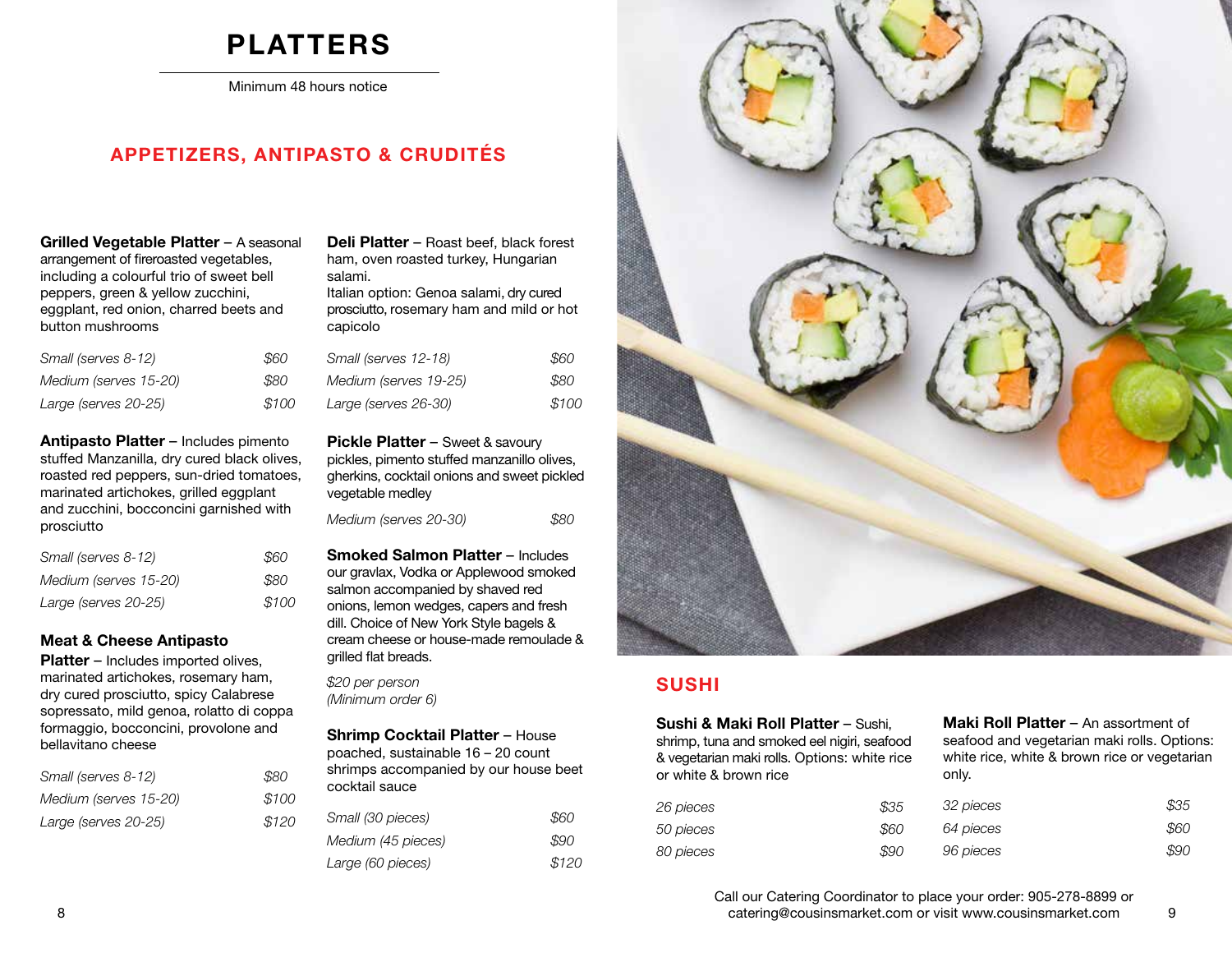# Cousin's Beef Carpaccio Crostini

# **HORS D'OEUVRES**

Minimum 2 dozen per selection & 48 hours notice

## **HOT SELECTIONS**

#### **\$15 per dozen**

- Cocktail Vegetable Spring Rolls with choice of dipping sauces
- Mini Vegetable Pakoras with Tamarind Sauce
- Cousin's Sicilian Cauliflower
- Mini cheese Arancini with our signature house-made tomato basil sauce or Arrabiata dipping sauce

#### **\$25 per dozen**

- Herb & Feta Stuffed Mushroom Caps
- Sweet & Sour Cocktail Meatballs
- $\blacktriangleright$  Mini Vegetable Samosas with Mango **Chutney**
- ▶ Spinach & Feta Spanikopita

#### **\$30 per dozen**

- Shanghai Beef Satay
- **Chicken Saltimbocca with Remesco** dipping sauce
- Mini Pecorino & Panchetta Flan

#### **\$36 per dozen**

- Beef, Chicken or Pulled Pork Sliders
- ▶ Panko Crusted Chicken Strips Handmade & accompanied by choice of plum sauce or sweet chili sauce

## **COLD SELECTIONS**

#### **\$30 per dozen**

- Beef Carpaccio Crostini: A shaved, rare peppered beef tenderloin with a curl of Reggiano, shaved shitake mushroom and micro basil garnish. Dressed with Cousin's garlic infused oil, sea salt & cracked pepper
- Prosciutto Melone Skewers
- Smoked Salmon & Cucumber canapé
- ▶ Caprese Lollypops: Basil bocconcini & tomato bites dressed with Cousin's Sicilian olive oil, sea salt & cracked pepper
- ▶ Compressed Watermelon & Feta Skewers with mint garnish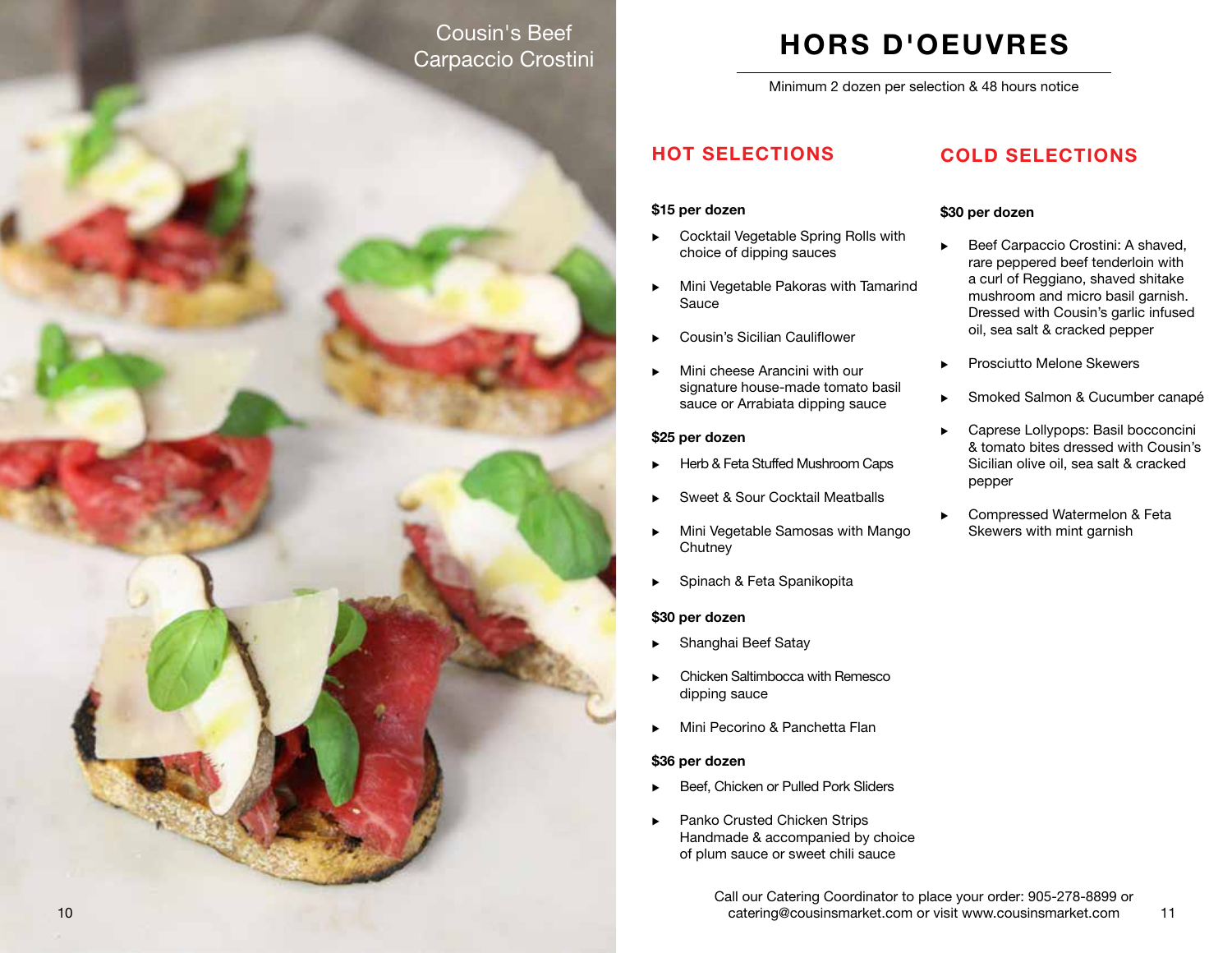# **ENTRÉES**

Minimum 48 hours notice

# **VEAL**

#### **Veal Parmigiana**

| Half Pan (8 pieces)                       | \$50  | Individual po<br>available in C |
|-------------------------------------------|-------|---------------------------------|
| Full Pan (16 pieces)                      | \$100 | Per Serving                     |
| <b>Veal Osso Bucco</b>                    |       | <b>Breaded C</b>                |
| Half Pan (6 pieces)                       | \$90  | Half Pan (8 p.                  |
| <b>Veal Marsala with Oyster Mushrooms</b> |       | Full Pan (16 r                  |
| Half Pan (8 pieces)                       | \$80  | <b>Chicken Pa</b>               |

## **TURKEY**

| <b>Stuffed Free Range Turkey Breast</b> |  |
|-----------------------------------------|--|
| Cranberry, Apricot, Sage & Bread        |  |
| Stuffina                                |  |
| Served sliced                           |  |
|                                         |  |

| Half Pan (12 slices) | \$55  |
|----------------------|-------|
| Full Pan (24 slices) | \$110 |

# **CHICKEN**

#### **Rotisserie Chicken**

Hormone & Antibiotic Free includes mild or spicy BBQ sauce.

| Half Pan (serves 8 -12) | \$40 |
|-------------------------|------|
| Full Pan (serves 16-24) | \$80 |

#### **Pollo al Mattone**

Grilled Flat Chicken (available in: Lemon Rosemary, Italian Herb, Pesto, Montreal Herb, Teriyaki)

| Half Pan (serves 4)  | \$30 |
|----------------------|------|
| Full Pan (serves 12) | \$90 |

# **CHICKEN**

| Grilled Chicken Breast<br>Individual portions of grilled chicken, also<br>available in Chipotle. |               |
|--------------------------------------------------------------------------------------------------|---------------|
| Per Serving                                                                                      | \$8.00        |
| <b>Breaded Chicken Schnitzel</b>                                                                 |               |
| Half Pan (8 pieces)<br>Full Pan (16 pieces)                                                      | \$50<br>\$100 |
| <b>Chicken Parmigiana</b>                                                                        |               |
| Half Pan (8 pieces)<br>Full Pan (16 pieces)                                                      | \$60<br>\$120 |

## **Pollo Limone**

| An Italian herb, lemon zest and |  |
|---------------------------------|--|
| breadcrumb crusted, boneless    |  |
| chicken breast in a lemon white |  |
| wine sauce.                     |  |
| Half Pan (8 pieces)`            |  |

#### **Sun-Dried Tomato & Asiago Stuffed Chicken Breast with Pesto** Served sliced

| Half Pan (12 slices) | \$60  |
|----------------------|-------|
| Full Pan (24 slices) | \$120 |

**Pollo Con Fungi** Grilled boneless chicken breast fillet in a mushroom pan sauce.

*Half Pan (serves 5 -10) \$60*



Call our Catering Coordinator to place your order: 905-278-8899 or 12 catering@cousinsmarket.com or visit www.cousinsmarket.com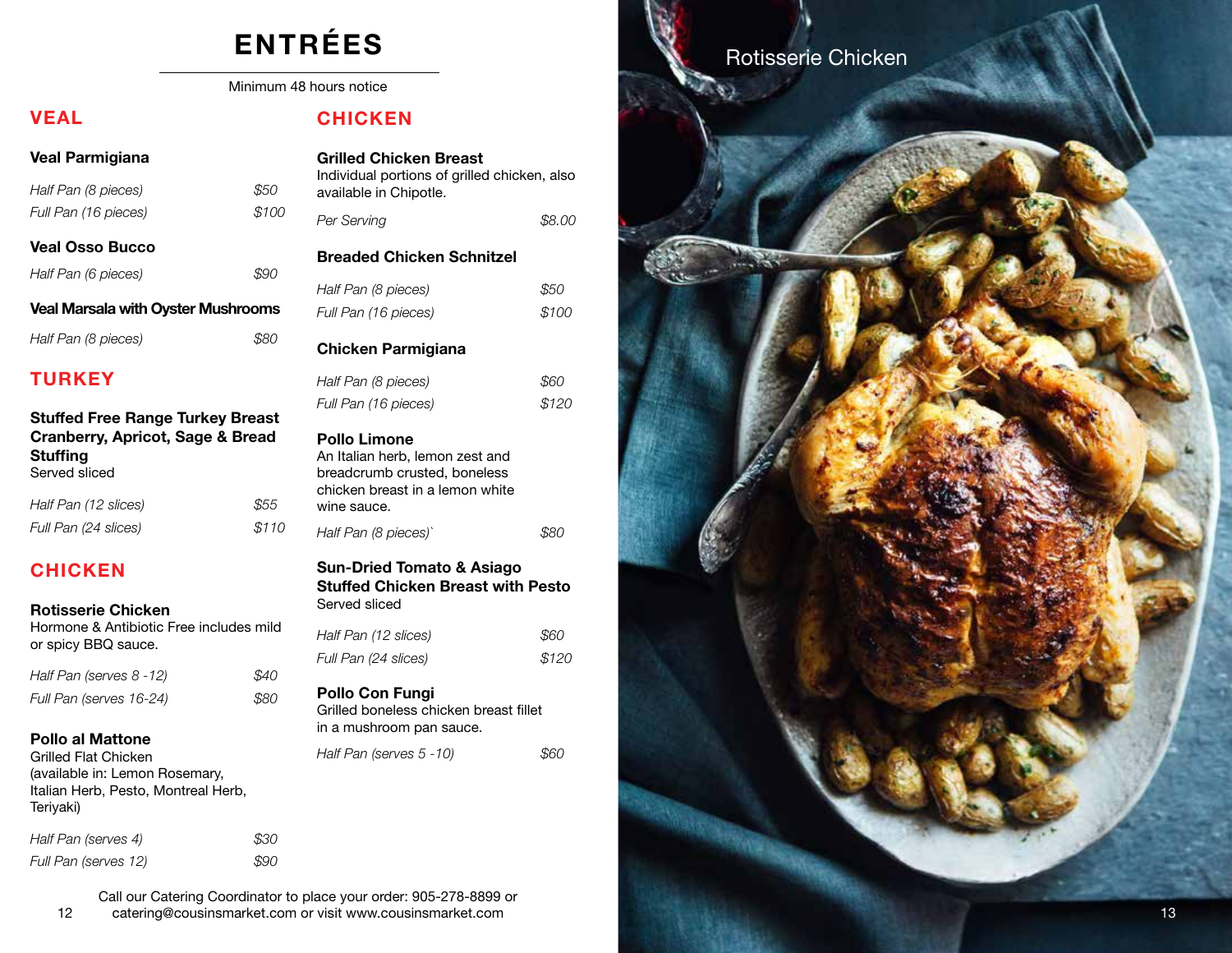# Cousin's Lamb Chops



# **ENTRÉES**

Minimum 48 hours notice

## **BEEF**

#### **Angus Pot Roast au Jus**

*Half Pan (serves 6-10) \$90 Full Pan (serves 12-20)* 

**AAA Top Sirloin Roast** (8oz) Hormone & Antibiotic Free

*\$11 per person*

**AAA Prime Rib au Jus** (8oz) Hormone & Antibiotic Free

*\$18 per person*

# **PORK**

#### **Sicilian Style Sausage & Peppers**

Hormone & antibiotic free. Choice of mild or spicy house made Sicilian style sausage with fennel seed accompanied by sautéed peppers and onions

| Half Pan (serves 6-10)  | \$40 |
|-------------------------|------|
| Full Pan (serves 12-20) | \$80 |

#### **Boneless Porchetta**

An Italian, herb rubbed pork loin wrapped with pork belly

| Half Loin (serves 20-30) | \$70  |
|--------------------------|-------|
| Full Loin (serves 50-60) | \$140 |

# **FISH**

#### **Grilled Salmon**

Individual portions of grilled salmon, also available in Teriyaki.

*Per Serving \$10.00*

**Pan Seared Salmon**

Individual portions in a lime, saffron, and shallot butter sauce

*Per Serving \$13.00\**

*\*Minimum order of 6*

## **LAMB**

#### **Frenched Lamb Chops**

Local, oven roasted garlic and rosemary rib chops

*3 per person \$25*

15

## **SMALL BITES**

#### **Beef, Chicken or Pulled Pork Sliders**

*\$36 per dozen*

#### **Panko Crusted Chicken Strips**

Handmade & accompanied by choice of plum sauce or sweet chili sauce

*\$36 per dozen*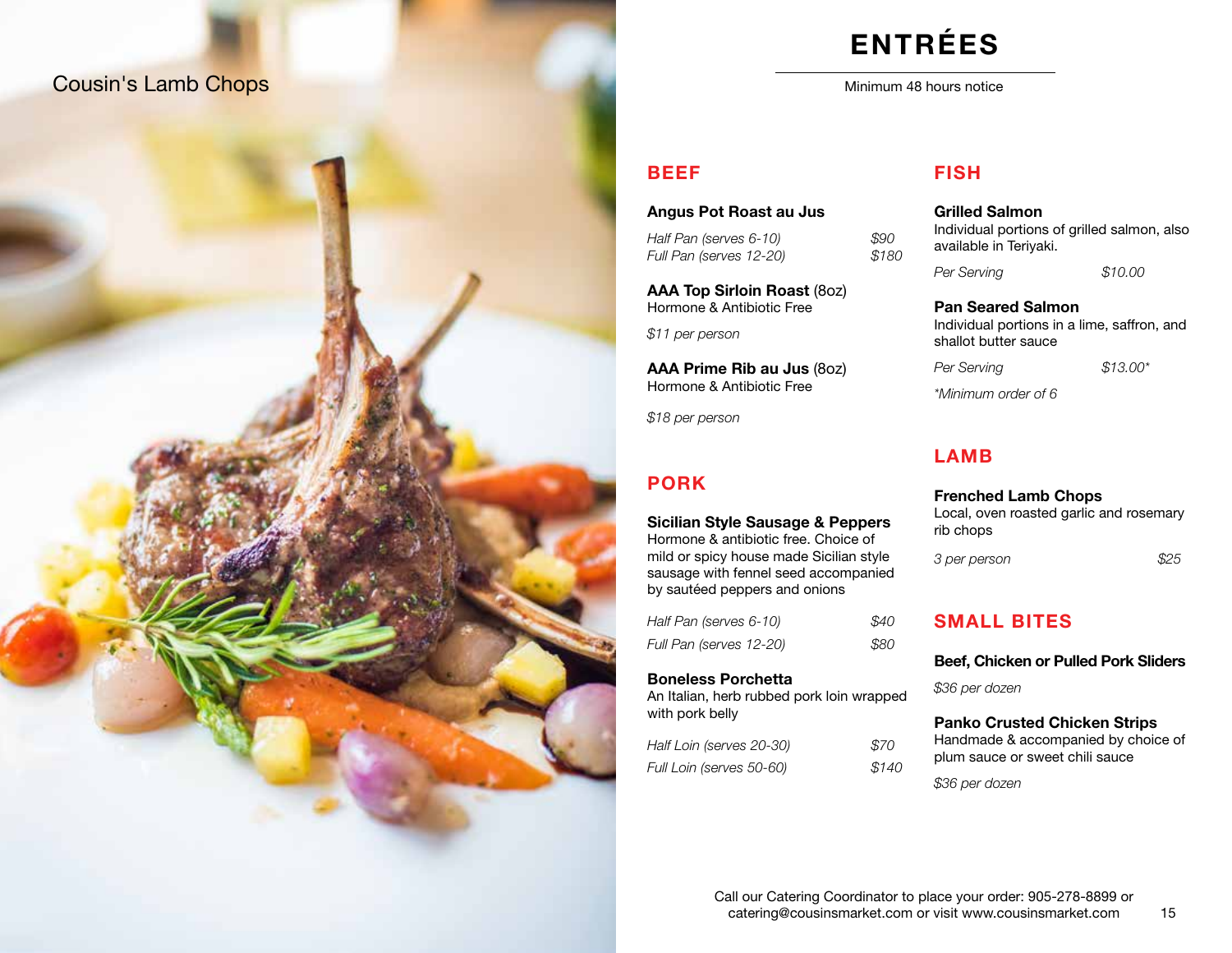

# **SIDE DISHES**

Minimum 48 hours notice

#### **Herb Roasted Mini Potatoes**

| Half Pan (serves 15-20) | \$30 |
|-------------------------|------|
| Full Pan (serves 30-40) | \$60 |

**Oven Roasted Rosemary Fingerling Potatoes** Made with Cousin's Sicilian olive oil

| Half Pan (serves 15-20) | \$35 |
|-------------------------|------|
| Full Pan (serves 30-40) | \$65 |

#### **Garlic Smashed Potatoes**

Red skin potatoes, sun-dried tomatoes, fire roasted peppers, scallion & Cousin's Sicilian olive oil

| Half Pan (serves 15-20) | \$40 |
|-------------------------|------|
| Full Pan (serves 30-40) | \$65 |

#### **Traditional Mashed Potatoes**

| Half Pan (serves 15-20) | \$40 |
|-------------------------|------|
| Full Pan (serves 30-40) | \$80 |

#### **Scalloped Potatoes**

Classic layers of sliced Yukon gold potatoes in a velvety sauce of cream, butter & parmesan cheese

| Half Pan (serves 8-10 ) | \$45 |
|-------------------------|------|
| Full Pan (serves 15-20) | \$90 |

#### **Roasted Root Vegetables**

Butternut squash, sweet potatoes, carrots, parsnip, shallot, garlic & Cousin's Sicilian olive oil.

| Half Pan (serves 15-20) | \$40 |
|-------------------------|------|
| Full Pan (serves 30-40) | \$80 |

#### **Rice Pilaf**

Basmati rice, in a mirepoix of onion, carrot & celery with flat leaf parsley prepared in vegetable stock

| Half Pan (serves 15-20) | \$30 |
|-------------------------|------|
| Full Pan (serves 30-40) | \$60 |

#### **Cousin's Rice**

Saffron stained rice prepared in chicken stock with carrots, corn, peas and Spanish onion

| Half Pan (serves 15-20) | \$30 |
|-------------------------|------|
| Full Pan (serves 30-40) | \$60 |

#### **Mediterranean Quinoa**

Brunoise of red pepper, Spanish onion, carrots, scallion & rosemary

| Half Pan (serves 15-20) | \$50 |
|-------------------------|------|
| Full Pan (serves 30-40) | \$80 |

Call our Catering Coordinator to place your order: 905-278-8899 or catering@cousinsmarket.com or visit www.cousinsmarket.com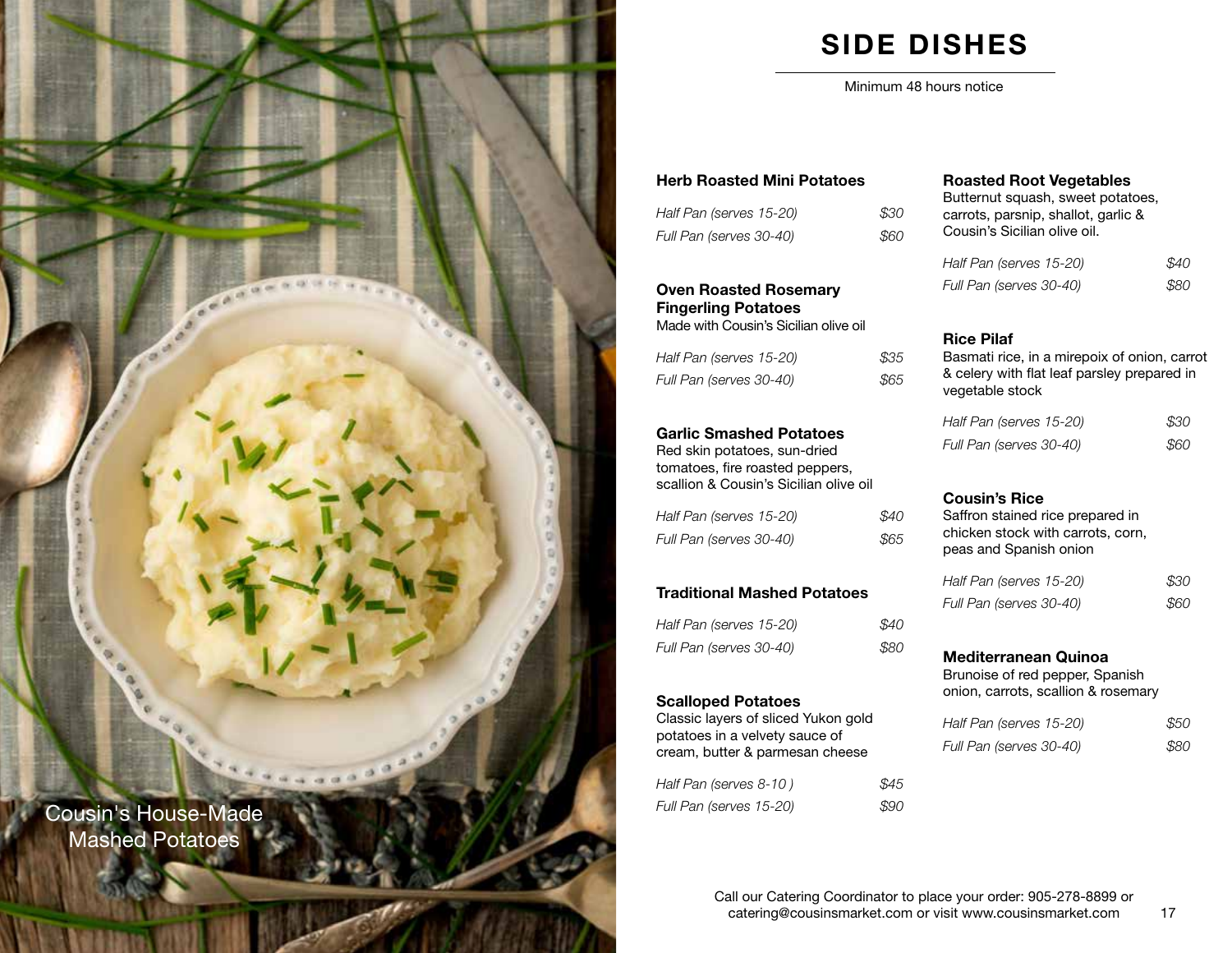# **SIDE DISHES**

Minimum 48 hours notice

# **PASTA**

Minimum 48 hours notice

#### **Orange & Honey Roasted Heirloom Carrots**

Finished with maldon sea salt \*Optional with spicy Thai red chillies

| Half Pan (serves 10-15) | \$45 |
|-------------------------|------|
| Full Pan (serves 15-25) | \$90 |

#### **Mediterranean Charred Vegetables**

Thick cut sweet bell peppers, zucchini, eggplant, red onion and cremini mushrooms dressed with Cousin's Sicilian olive oil, oregano, garlic, sea salt and fresh cracked pepper

| Half Pan (serves 10-15) | \$45 |
|-------------------------|------|
| Full Pan (serves 15-25) | \$90 |

#### **Steamed Vegetables**

Cauliflower, broccoli, carrots, peppers, & green beans

| Half Pan (serves 10-15) | \$40 |
|-------------------------|------|
| Full Pan (serves 30-40) | \$80 |

#### **Sauteed Green Beans**

Blanched & dressed in butter, sea salt & cracked pepper

| Half Pan (serves 15-20) | \$40 |
|-------------------------|------|
| Full Pan (serves 30-40) | \$80 |

#### **Sicilian Style Sauteed Rapini**

With roasted cloves of garlic, sundried tomatoes, pepperonchino & Cousin's Sicilian olive oil *Half Pan (serves 8-14) \$40 Full Pan (serves 20-30) \$80*

#### **Roasted Brussel Sprouts with Peppered Guanciale**

| Half Pan (serves 15-20) | \$40 |
|-------------------------|------|
| Full Pan (serves 30-40) | \$80 |

**Grilled Artisanal Bread Basket** Assorted grilled breads, rolls and tarallli brushed with Cousin's Sicilian olive oil and garlic.

*Serves 15-30 \$50*

#### **Rustic Garlic Bread**



*Available by half dozen \$8*

#### **Meat Lasagna**

Layers of fresh-made pasta in our house bolognese sauce, local artisanal mozzarella & parmesan cheese *Half Pan (serves 6-9) \$50*

# *Full Pan (serves12-24) \$80*

#### **Free Range Turkey Lasagna**

A twist on our signature dish, embracing the goodness of free range turkey.

| Half Pan (serves 6-9)   | \$60 |
|-------------------------|------|
| Full Pan (serves 12-24) | S90  |

#### **Vegetarian Lasagna**

Layers of spinach & ricotta, artisanal mozzarella, our tomato basil sauce & parmesan cheese

| Half Pan (serves 6-9)   | \$50 |
|-------------------------|------|
| Full Pan (serves 12-24) | \$80 |

#### **Rigatoni al Forno**

Sicilian style with Bolognese & peas

| Half Pan (serves 8-10)  | \$45 |
|-------------------------|------|
| Full Pan (serves 16-20) | \$70 |

#### **Spinach & Ricotta Manicotti**

In Tomato Basil Sauce

*Minimum order 12 \$2.50 per piece*

#### **Pasta Primavera\***

Diced tomato, zucchini, bell peppers, eggplant, garlic and parmesan cheese. Dressed with Cousin's Sicilian olive oil *Half Pan (serves 8-10) \$45 Full Pan (serves 16-20) \$70* \* Also available in Gluten Free. Add \$10 for half pan and \$20 for full pan or \$9 per individual portion **Cassarece with Tomato Basil\*** Rosé or Alfredo Sauce substitutions: add \$10 for half pan, \$20 for full pan *Half Pan (serves 8-10) \$40 Full Pan (serves 16-20) \$60*

\* Also available in Gluten Free. Add \$10 for half pan and \$20 for full pan or available in individual portions, \$9 per person

**Classic Mac 'N Cheese** Made with aged cheddar

| Half Pan (serves 8-10)  | \$50 |
|-------------------------|------|
| Full Pan (serves 16-20) | \$80 |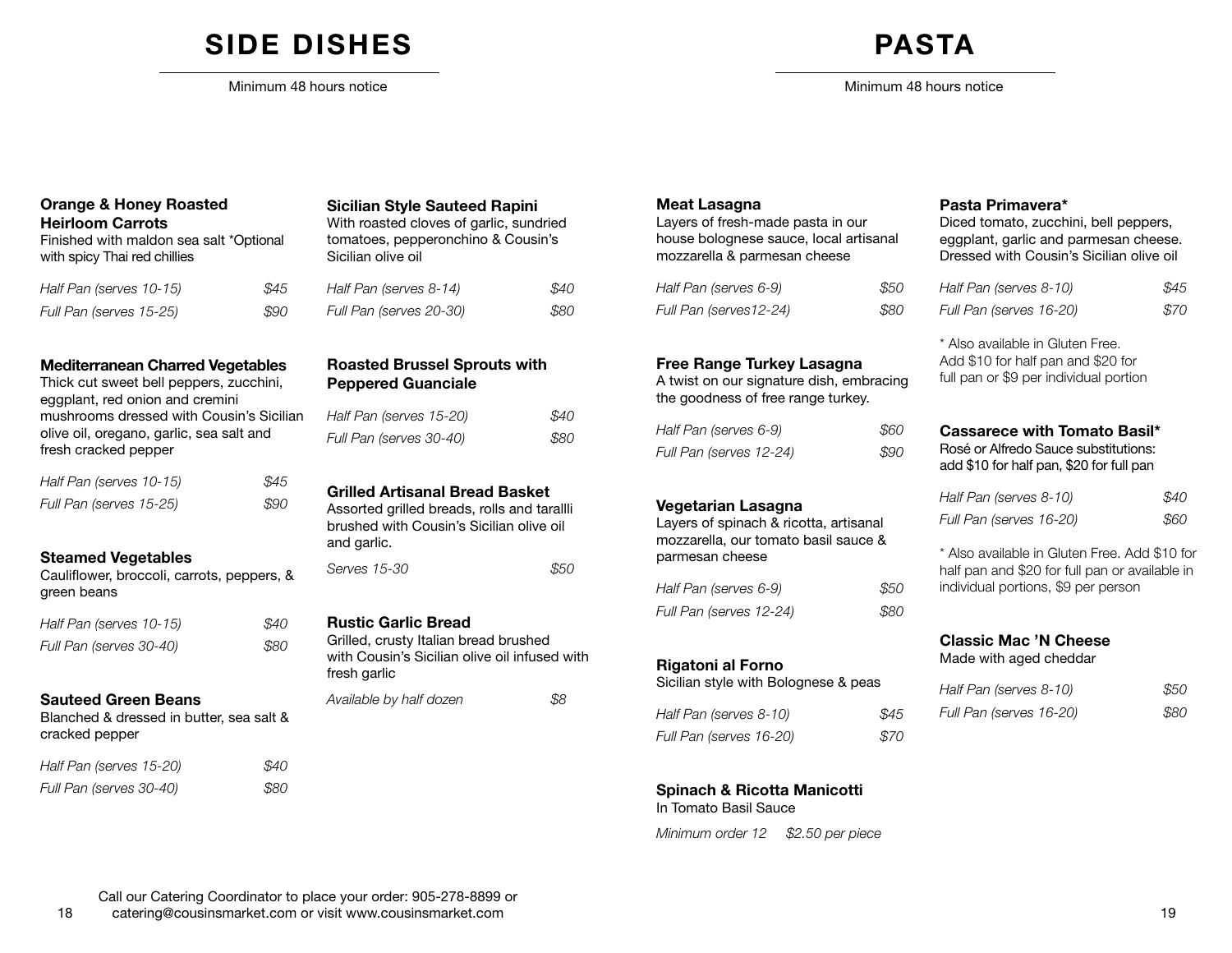# **STONE OVEN PIZZA**

Minimum 48 hours notice

# **PASTA**

**Cheese Tortellini** Choice of Rosé or Alfredo

| Half Pan (serves 8-10)  | \$50 |
|-------------------------|------|
| Full Pan (serves 16-20) | \$80 |

## **Orecchietti & Rapini**

With garlic & pepperoncino dressed with Cousin's Sicilian olive oil

| Half Pan (serves 8-10)  | <i>S<sub>40</sub></i> |
|-------------------------|-----------------------|
| Full Pan (serves 16-20) | <b>S60</b>            |

# **CLASSIC SICILIAN DISHES**

#### **Sicilian Eggplant Parmigiana**

| Half Pan (serves 6-9)   | \$50 |
|-------------------------|------|
| Full Pan (serves 12-24) | \$80 |

**Sicilian Arancini Rice Balls stuffed with Bolognese & Peas** (with our signature tomato basil or arrabiata sauce)

*Minimum order 12 \$3.50 per piece*

#### **Eggplant Cannelloni**

Spinach & ricotta stuffed involtini of sliced eggplant in our signature tomato basil sauce

| Half Pan (20 pieces) | <b>S50</b> |
|----------------------|------------|
| Full Pan (40 pieces) | \$80       |

#### **Mushroom & Pesto Pizza**

A medley of mushrooms, basil pesto, artisanal mozzarella, caramelized onions and fresh parsley

*Party size (24 pieces) \$35*

#### **Margarita Pizza**

Sliced tomato, fresh mozzarella, fresh basil drizzled with Cousin's Sicilian olive oil

*Party size (24 pieces) \$35*

#### **Calabrese Pizza**

Hot capicola, dry-cured hot Calabrese sausage, Cousin's pizza sauce, artisanal mozzarella, parmesan cheese, artichokes, olives & oregano

*Party size (24 pieces) \$35*

#### **Chicken Florentine Pizza**

Chicken breast, house-made béchamel sauce, spinach, artisanal mozzarella, fire-roasted peppers, shallots and parmesan cheese

*Party size (24 pieces) \$35*

#### **Potato Pie Pizza**

Sliced potatoes, artisanal mozzarella, red onion, parmesan cheese, garlic, olive oil & oregano. Anchovies optional

*Party size (24 pieces) \$35*

#### **Meat Lover Pizza**

Cousin's tomato pizza sauce and artisanal mozzarella topped with pepperoni, Cousin's Sicilian style sausage (choice of hot or sweet), bacon and ground beef

*Party size (24 pieces) \$35*

#### **Rapini Pizza**

Sautéed broccoli rabe, artisanal mozzarella, fire-roasted sweet bell peppers, parmesan cheese, chili flakes, garlic and Cousin's Sicilian olive oil

*Party size (24 pieces) \$35*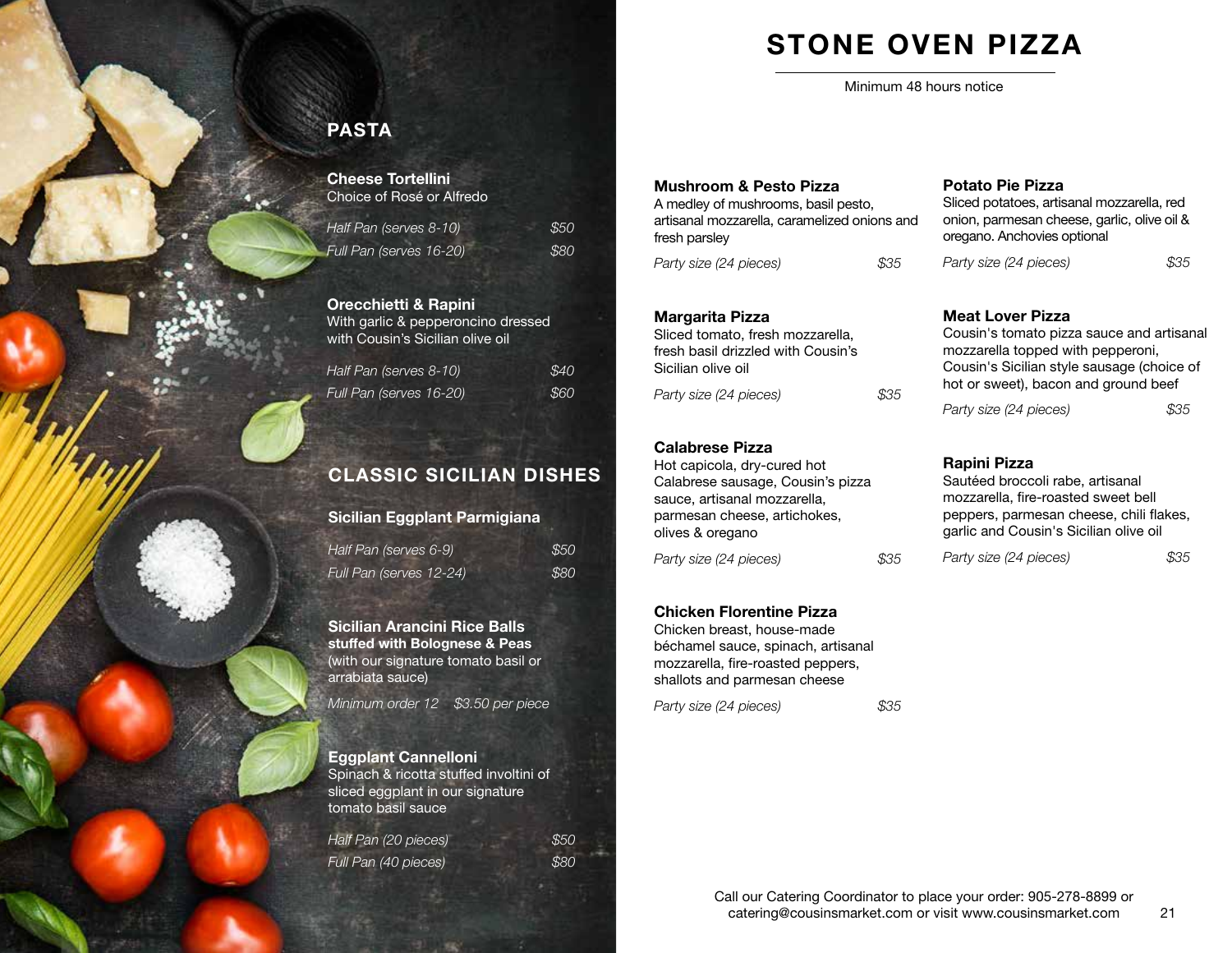# **PLATTERS**

Minimum 48 hours notice

## **FRESH FRUIT PLATTERS**

**Sliced Fruit Platter** – Fresh slices of pineapple, kiwi, cantaloupe and honeydew melon garnished with strawberries and blueberries

| Small (serves 12-18)  | \$45 |
|-----------------------|------|
| Medium (serves 19-25) | \$55 |
| Large (serves 26-30)  | \$65 |

#### **Cubed Fruit Platter** – Golden

pineapple, watermelon, cantaloupe and honeydew melon, strawberries and seedless grapes

| Small (serves 12-18)  | \$45 |
|-----------------------|------|
| Medium (serves 19-25) | \$55 |
| Large (serves 26-30)  | \$65 |

#### **Fruit Skewers** – Cubed pineapple,

cantaloupe, honeydew melon, watermelon and kiwi with blueberries, strawberries and seedless grapes

*\$4.99 each (Minimum order 12 skewers)*

#### **Chocolate Dipped Strawberries**

2 dozen (minimum order)

*\$30 per dozen\* \*subject to market prices*

# **SWEETS / DESSERT**

**Cookie Platter** – A variety of freshly baked cookies.

| Small (serves 10-20)  | \$30 |
|-----------------------|------|
| Medium (serves 15-30) | \$40 |
| Large (serves 20-40)  | \$50 |

#### **Biscotti Platter** - An assortment of Italian style cookies

| Small (serves 10 - 20) | \$40 |
|------------------------|------|
| Medium (serves 15-30)  | \$60 |
| Large (serves 20-40)   | \$80 |

#### **Mini Sweets Platter** – An assortment of mini sweets.

| Small (serves 15-25)  | \$35 |
|-----------------------|------|
| Medium (serves 25-35) | \$50 |
| Large (serves 35-50)  | \$60 |

#### **Assorted Pastry Platter** – Assorted

individual creamfilled pastries & cheese cakes

| Small (serves 10-15)   | \$50 |
|------------------------|------|
| Medium (serves 18-25)  | \$70 |
| Large (serves 26 - 30) | \$80 |

**Tarts & Squares Platter** – An assortment of Portuguese custard tarts, assorted mini tarts, bars & squares

| Small (Serves 10-15)   | \$40 |
|------------------------|------|
| Medium (serves 18-25)  | \$65 |
| Large (serves 26 - 30) | \$75 |

#### **Sicilian Cannoli Platter** – Classic ricotta filling with chocolate

| Small (serves 4-6)   | \$20 |
|----------------------|------|
| Medium (serves 6-12) | \$35 |
| Large (serves 12-18) | \$45 |